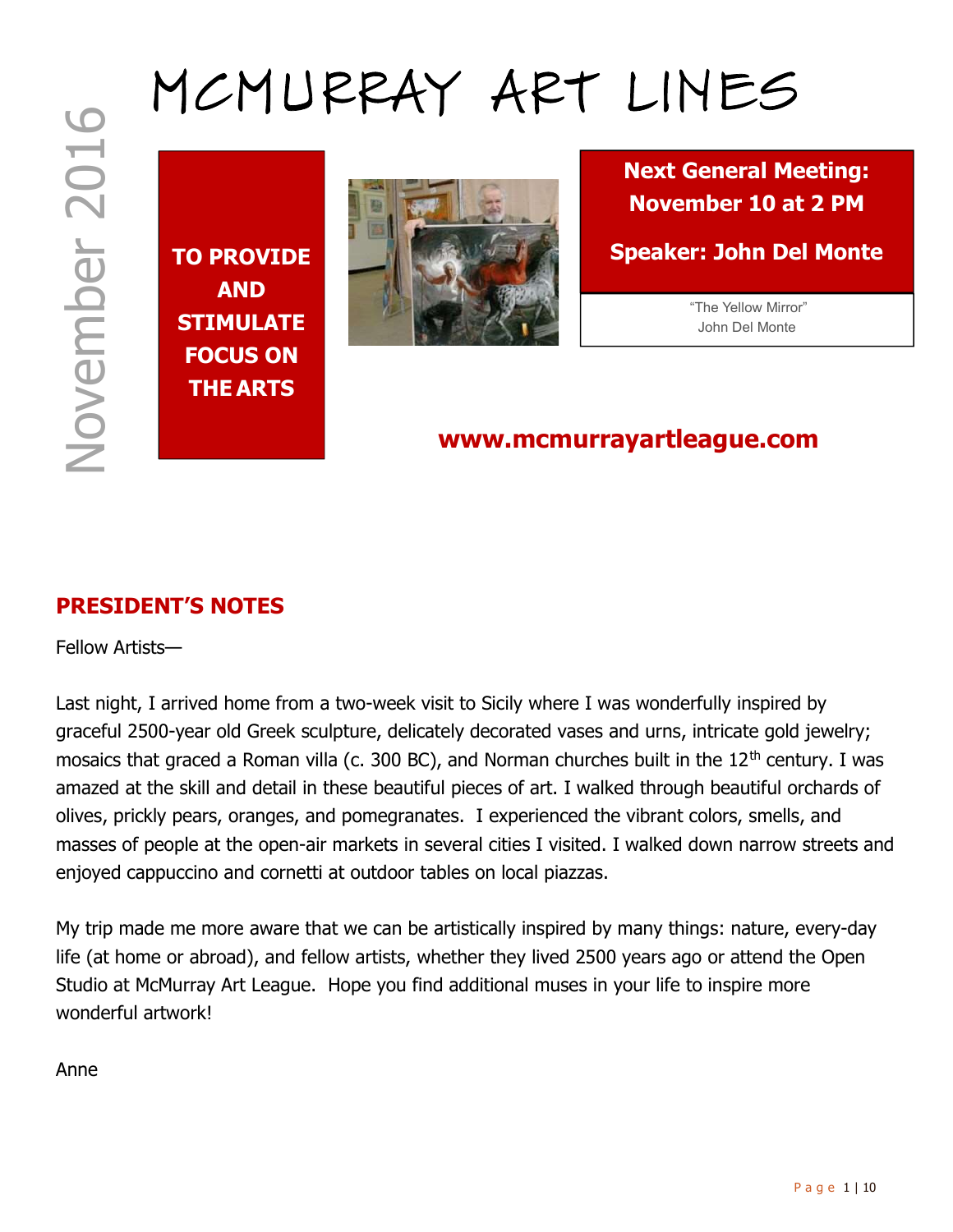#### NOVEMBER SPEAKER

Our speaker for the general meeting on Thursday, November  $10<sup>th</sup>$ , 2016 is Professor John Del Monte. Mr. Del Monte has spoken at our meeting as recently as last November, and his presentation was well received and his appearance this time is highly anticipated.

New Jersey, Carnegie Mellon, St. Vincent College and various private schools.

He lectures, gives demonstrations, and has been a juror for various art organizations and schools. He has also been a feature in the

> American Artist magazine.

Additionally, he had two books published about his life and work; "Truth: An Inspired Artists Journey" by Ed Zelinsky and "Master Artist, Life And Works of John Del Monte" by Ray Black.

It is with great appreciation that MAL welcomes John Del Monte as our speaker for this November meeting.

A native of Pittsburgh, born in McKees Rocks, he attended the Art Institute of Pittsburgh, and Carnegie Mellon University. He was awarded a

scholarship to the Art

Students League of New York, and has had exhibits in Italy, Pittsburgh, and New York. He has conducted lessons in Italy for over 40 years as well as teaching in New York City,

## FROM OUR CLASS COORDINATOR

During the month of November, we are delighted to have our member, Sue Levy, teaching watercolor for the beginner/intermediate student each Wednesday. Sue's classes are perfect if you are just learning watercolor or are looking to refresh your techniques and improve your skills. She loves teaching and is always available to help with solutions to your watercolor painting problems. If you want to improve your watercolor skills and like an instructor that is always available to help you, this may just be the class for you!

At our October membership meeting, we all enjoyed the presentation by Pittsburgh artist, Ron Thurston. We have invited Ron to do a one day workshop for us on Wednesday, December 7, 2016.

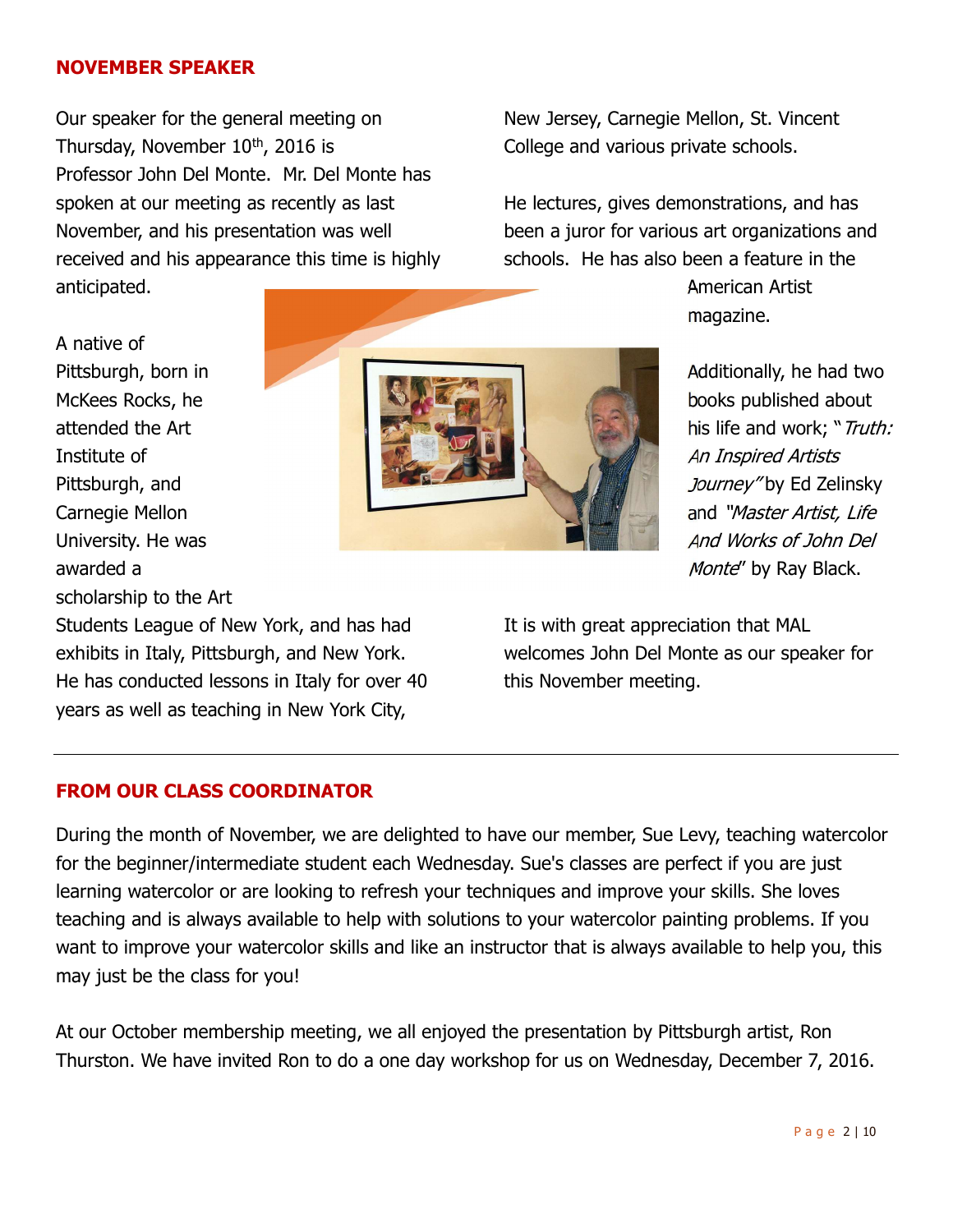Ron is nationally known for his beautiful watercolors and is the recipient of many prestigious awards. You may enjoy viewing some of his history and art on his website www.ronthurston.net. We hope you will enjoy his class offering entitled Painterly Adventure.

#### Important Reminder:

Registration for classes can be done on-line or by contacting our Class Registrar, Jean Kunz via e-mail at classregistrar@mcmurrayartleague.com or by phone at 412-831-9992. Early registration is encouraged.

Suggestions for classes and questions regarding class content may be directed to Class Coordinator, Stephany Myers by phone 724-228-3774 (home) or 724-288-8500(cell) if you have any questions, or via e-mail at classcoordinator@mcmurrayartleague.com.

| <b>DATE</b>              | <b>INSTRUCTOR</b> | <b>MEDIUM/DESCRIPTION</b><br><b>TIME</b>                                                              |                | <b>MEMBERS</b><br><b>RATE</b> | <b>NON-MEMBER</b><br><b>RATE</b> |  |
|--------------------------|-------------------|-------------------------------------------------------------------------------------------------------|----------------|-------------------------------|----------------------------------|--|
|                          |                   |                                                                                                       |                |                               |                                  |  |
| Nov. 2, 9, 16,<br>23, 30 | Sue Levy          | Beginner-Intermediate<br>Watercolor (see MAL<br>website for artist info,<br>outline, and supply list) | $10:00 - 2:00$ | \$25/day                      | \$30/day                         |  |
| Dec. 7                   | Ron Thurston      | Watercolor<br>$10:00 - 4:00$                                                                          |                | \$40/day                      | $$45$ /day                       |  |
| 2017                     |                   |                                                                                                       |                |                               |                                  |  |
| Jan. 31, Feb.            | Jeannie McGuire   | Watercolor                                                                                            | $10:00 - 4:00$ | \$55/day                      | \$60/day                         |  |
| Apr. 5, 12               | Barry Jeter       | Watercolor (see MAL<br>website for outline and<br>supply list)                                        | $10:00 - 4:00$ | \$40/day                      | \$45/day                         |  |
| May 3, 10,<br>17, 24, 31 | Sue Levy          | Beginner-Intermediate<br>Watercolor (see MAL<br>website for artist info,<br>outline, and supply list) | $10:00 - 2:00$ | \$25/day                      | \$30/day                         |  |

## UPCOMING CLASSES

Open studio painting with your friends on 'Open Tuesdays' throughout the year when there is no class scheduled. The cost is \$3/day for members and \$5/day for nonmembers to cover building costs. For class calendar and more information, go to the MAL website and select Calendar from the menu. PLEASE NOTE: There will be no Open Studio during December and January.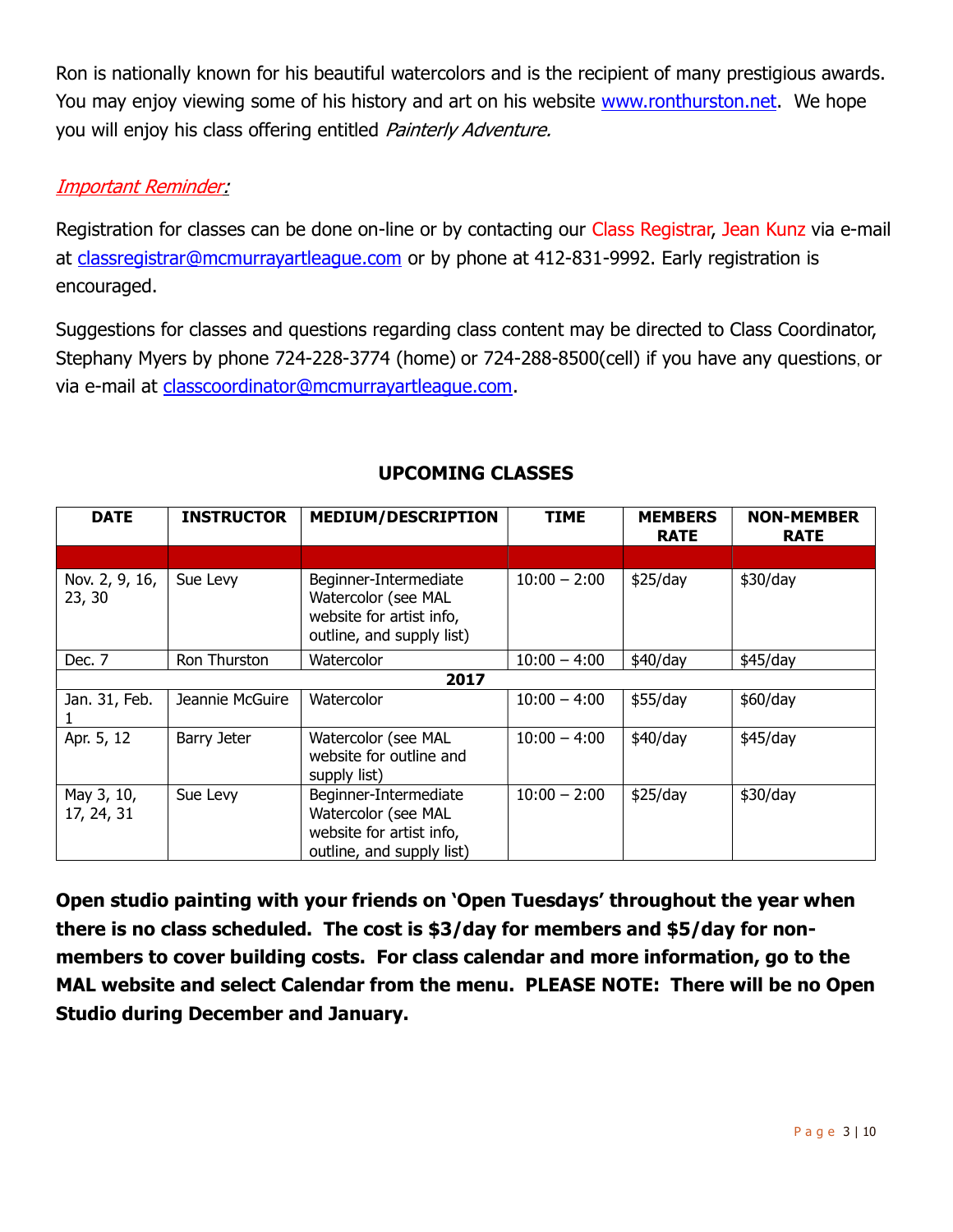# CONFIRMED MEETING DATES FOR 2016-2017:

| <b>Board Meetings -</b><br><b>Mondays</b> | <b>General Meetings -</b><br><b>Thursdays</b> | <b>Speakers</b>           |
|-------------------------------------------|-----------------------------------------------|---------------------------|
| November $21 - 2:00$ PM                   | November $10 - 2:00$ PM                       | John Del Monte - Pastel   |
| January 16, 2017 - 2:00 PM                | February 9, 2017 - 2:00 PM                    | Ron Donoughe - Oil        |
| February $13 - 2:00$ PM                   | March $9 - 2:00$ PM                           | Marlene Boas - Creativity |
| March $20 - 2:00$ PM                      | April 13 - 7:00 PM                            | Ellen Gozion - Crankies   |
|                                           |                                               |                           |

# STUDIO SECURITY REMINDER

Several of us have access to the MAL studio key, and need to drop things off/pick things up, monitor classes, and lead meetings. We've recently had some issues with the studio not being closed down properly, so please remember to:

- Sign in and out of the studio on the log sheet on the front desk.
- If you are the last person to leave, make sure the back door is pulled tightly closed.
- Make sure the thermostat is set to the proper setting for the season.
- Turn off the coffee pot (done by turning off the power strip in the kitchen).
- Turn off the light switch.
- Make sure you lock the front door and check it before you put the key back in the lock box.

Thanks so much for making sure our studio place is secure and for helping us save money on utilities!

## NEW WEBSITE LOOK COMING

MALs website www.mcmurrayartleague.com will soon be undergoing a change. Our hosting service, Wild Apricot, offers new "responsive themes" that look great on a PC and also on a mobile device. Our current theme is not a "responsive theme" so your webmaster, Jan Pini, will be switching us over to a new theme soon. Same great content, some new capabilities but a new color scheme and "look".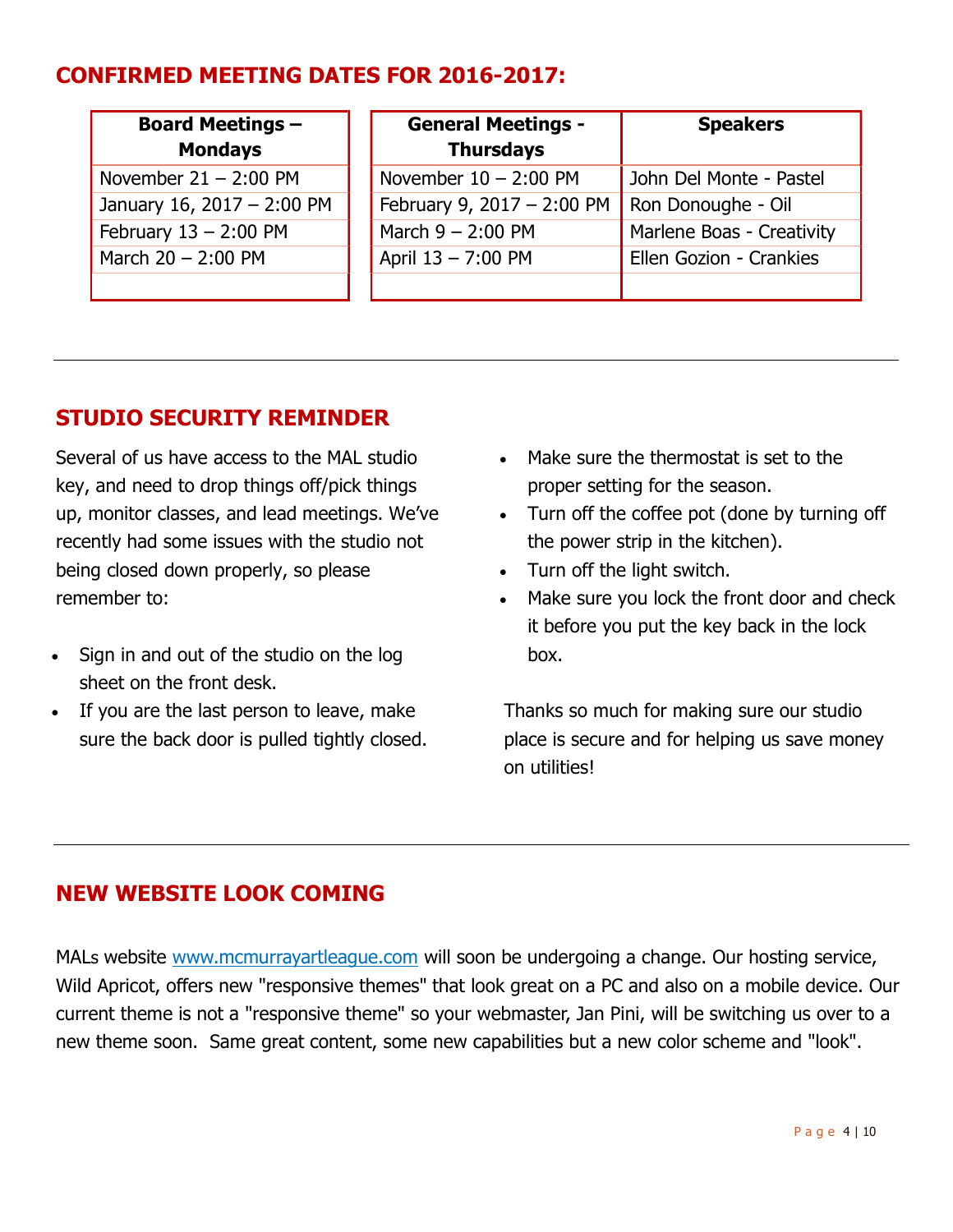#### PETERS TOWNSHIP LIBRARY EXHIBITS

For many years, the Peters Township Library has been the site of art exhibits by McMurray Art League members. Your art has graced the walls of the library, adding to patrons' enjoyment of their visit. Please consider participating in one or all of the shows listed below.

You can broadly interpret the suggested themes. Each artist can enter three 2-dimensional pieces. Make sure your pieces are framed and wired for hanging according to the McMurray Art League standards. If interested, contact **Sandy Conley** - conley1973@verizon.net one week before the hanging date to sign up for each upcoming show. Bring your work to the library at 9:30 a.m. the day of the hanging.

| <b>SHOW DATES</b>             | <b>THEME</b>             |  |  |
|-------------------------------|--------------------------|--|--|
|                               |                          |  |  |
| Aug. 31 – Oct. 26, 2016       | <b>Changing Seasons</b>  |  |  |
| Oct. 26, 2016 - Jan. 11, 2017 | <b>Year End Memories</b> |  |  |
| Jan. 11 - Feb. 8, 2017        | [Photography Club Show]  |  |  |
| Feb. 8 – Apr. 26, 2017        | <b>Bright Beginnings</b> |  |  |
| Apr. 26 - Jul. 26, 2017       | Window On The World      |  |  |
| Jul. 26 - Oct. 25, 2017       | <b>Unexpected Drama</b>  |  |  |
| Oct. 25 - Jan. 10, 2018       | <b>Favorite Pastime</b>  |  |  |

## ART LEAGUE LIAISON BETWEEN ALL GROUPS

Fran Marze is the liaison between other art leagues and groups including MAL. As such, she would like someone in each group to give her pertinent news about the league, such as exhibits, awards that members receive, speakers for meetings, classes and workshops, and anything else that the members of MAL would find interesting.

Please give this information to Fran Marze with the email and phone numbers of the person(s) that will contact her. Fran Marze can be reached via telephone – 412-563-4384 or 412-760-2148, or by email – fmarze@verizon.net.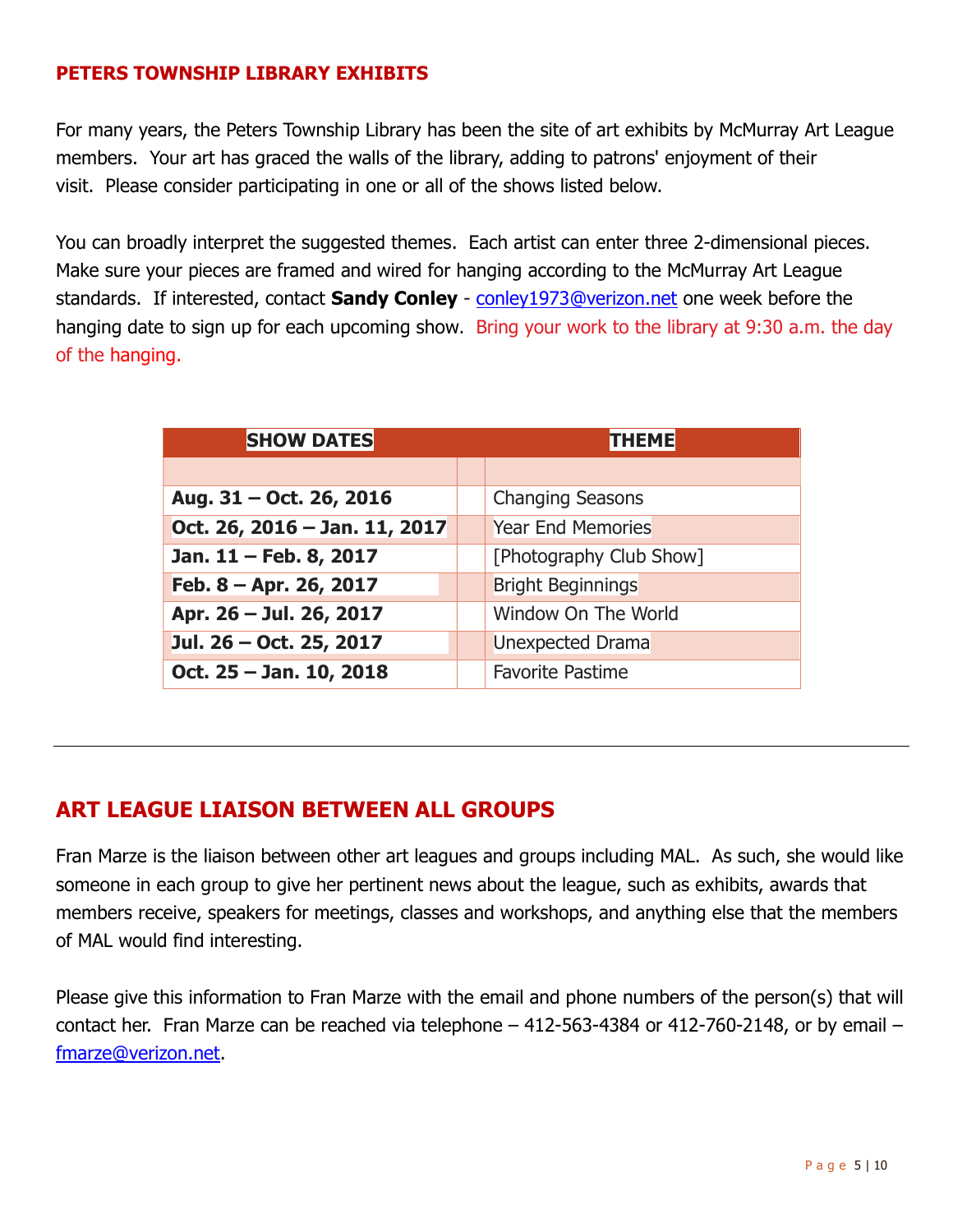## STUDIO RECEPTION

McMurray Art League will have a reception for the studio wall change on December 3rd from 3 - 5 pm.

The reception will coincide with the Holiday Artists' Market that will be at the studio the same day from 10 am - 3 pm. We are giving the vendors the option to keep their merchandise out and available for purchase to the traffic for the Studio Reception hoping it might generate activity.

Again, MAL will provide beverages and light snacks.

Please encourage your family, friends and neighbors to enjoy our beautiful walls filled with local, original artwork. It is always a lovely experience to meet new people and socialize with members even if you don't have any work on display.

#### A CHRISTMAS CARD NEEDED

Darla Duffy has requested that MAL members create a Christmas card that can be display in December as our window exhibit. There is a Christmas box in the studio kitchen where members can place the card for the window. It can be as simple or as complex as members wish it to be. It can be in any medium even collage, crayon, or any mixed media is acceptable. The more the merrier.

Any cards from past Christmases are also welcome.

Darla will be hanging the cards on December 1 at 10 am. MAL members can drop of their cards at that time as well.

## JINGLE MINGLE

We're planning our annual "Jingle Mingle" for Thursday, December 1, from 11:00 am to **2:00 pm.** This is a lovely time to share a potluck lunch and fellowship before the holidays get too busy. We are changing from a plea for a chairperson to discussing this with attendees as we need someone to chair this event, which shouldn't require much work. We'd love your participation--there are those who've done this before and are very willing to help!

If you are attending, please RSVP by November 21<sup>st</sup> by registering online or contacting Darla Tsupros by email at derpla115@gmail.com or 412-997-0833. MAL will supply the beverages; however, we ask that you bring your favorite holiday appetizer or dessert.

#### A CHRISTMAS EXHIBIT

MAL received this information and wanted to pass it along to its membership.

There is a Christian Art Show coming up that will be held at Calvary Lutheran Church, and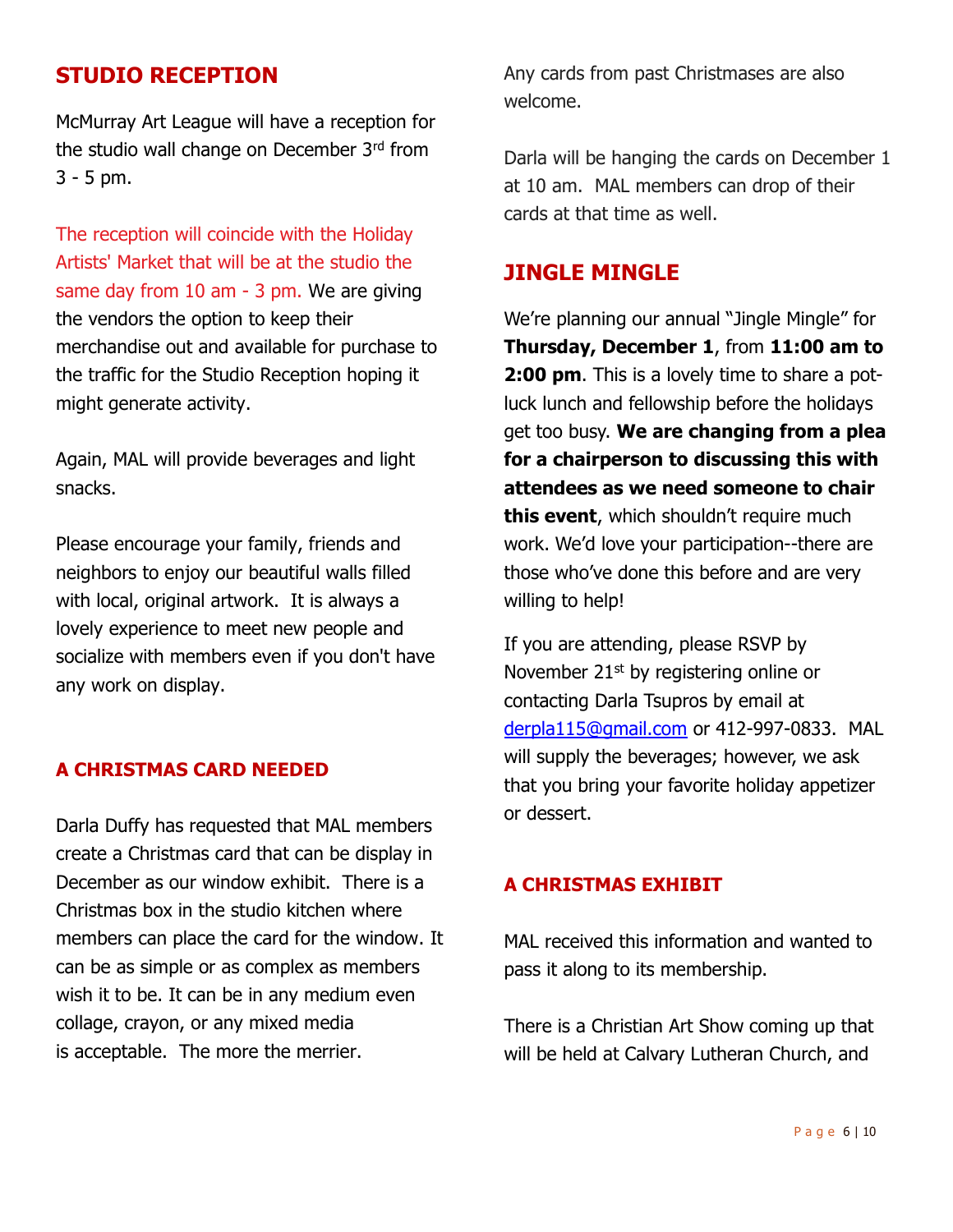the art may be anything as God made everything. So, you may enter landscapes, dogs, etc., and the fee to enter is \$5. Up to four pieces may be entered.

Ribbons will be awarded.

Additionally, artist cards as well as extra copies of paintings can be entered to sell. All sales for these items will be charged a 15% donation fee that will be given to the homeless veterans.

However, if you sell one of your paintings there is no fee. A donation would be welcome and should be given to Calvary Lutheran Church.

In order to obtain an entry form, you may contact Sue Koepen at 724-327-4230 or email her at suezbobk@aol.com for additional information.

#### UPCOMING STUDIO SHOW

Please join us for the next MAL studio show titled, Multiples, which will be hung on Thursday, December 1 and come down on Thursday, March 23. The title of the show, "Multiples", means that you should use multiples in your work - people (your family, groupings), animals, flowers, even circles, squares or other similar shapes - the possibilities are endless. In other words, repetition of a similar shape should be the design element of your work. Drop off your work from 5:00-6:00 PM on December 1. Pick up of work in the current

show "Gallery Fair" is on the same day and same time.

If you're not able to drop off work then, please contact Co-Chairs Michalina Pendzich or Linda Saksa to arrange an alternate drop off time. Work in this show should be framed and ready to hang. Every artist can enter up to 3 pieces.

Please register for the show online or send tag information (title, medium and price) to Linda Saksa, saxa@msn.com, or Michalina Pendzich, mpendzich54@yahoo.com, by Tuesday, November 22.

We hope that you'll take part in the show and share your work with other members.

## "ARTISTIC YOU" FUNDRAISER

Wonders of Winter

MAL is pleased to announce that we are planning another fundraiser for the public to come into our studio and enjoy a fun night of painting and socializing.

Linda VanNewkirk will again be the step-bystep instructor for the night.

Each person will create and take home their own 16 x 20 Wonders of Winter painting.

We will supply all the tools and material needed.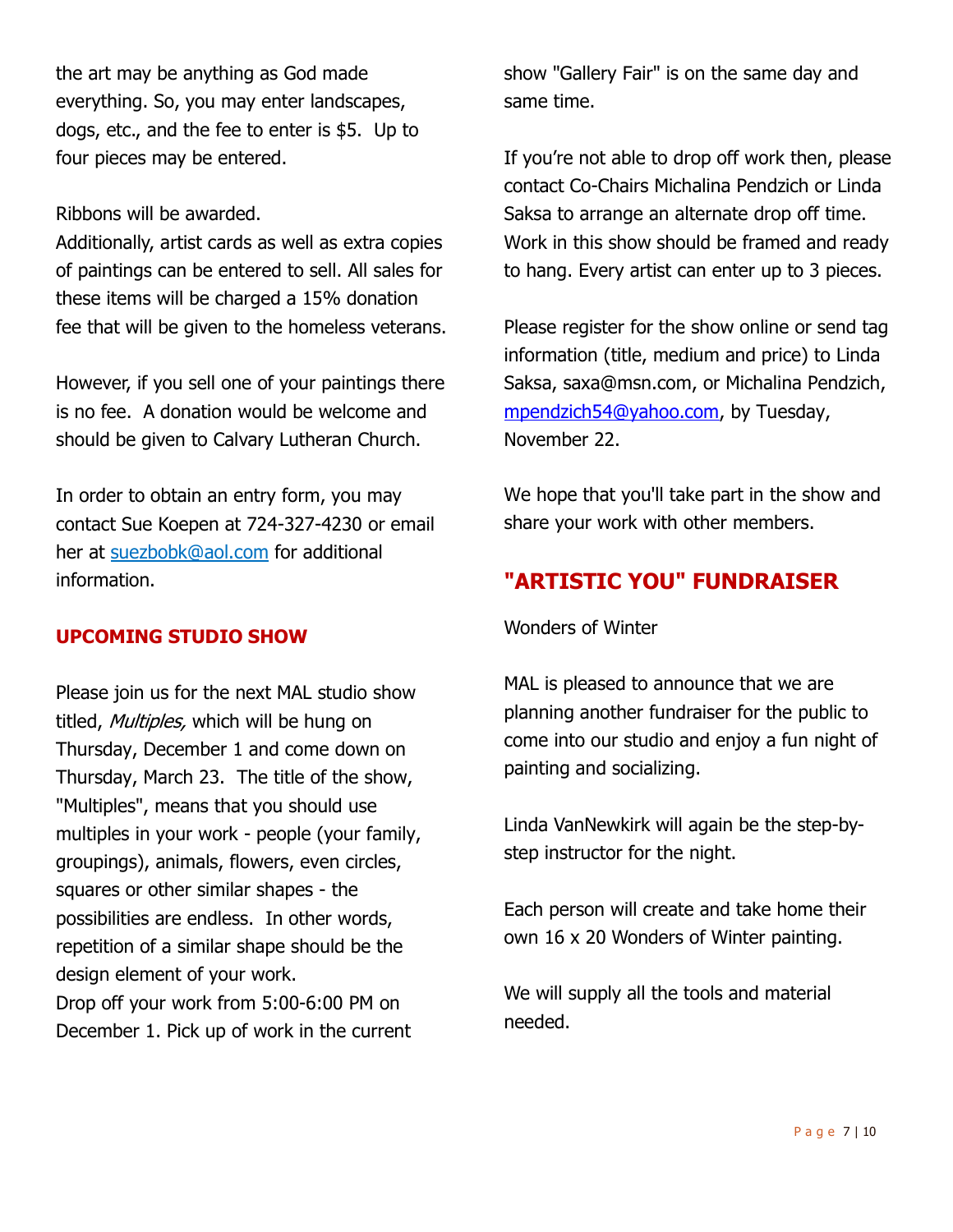The fee for the class is \$35. Light snacks and beverages will be provided and students have the option to BYOB.

The date will be Saturday, January 21 from 7- 9:30 pm with a "snow-date" of January 28th in case of inclement weather.

MAL will have registration on line and more information will follow.

We did this last May and it was a fun evening for all and a successful fundraiser.

Gift Certificates will be available online so think of Christmas or birthday gifts for women or men!

More information will follow.

#### MEMBERSHIP

Currently, we have 9 new members. On the following page (Page 9) is a list of those new members. Please add them to your Membership booklet.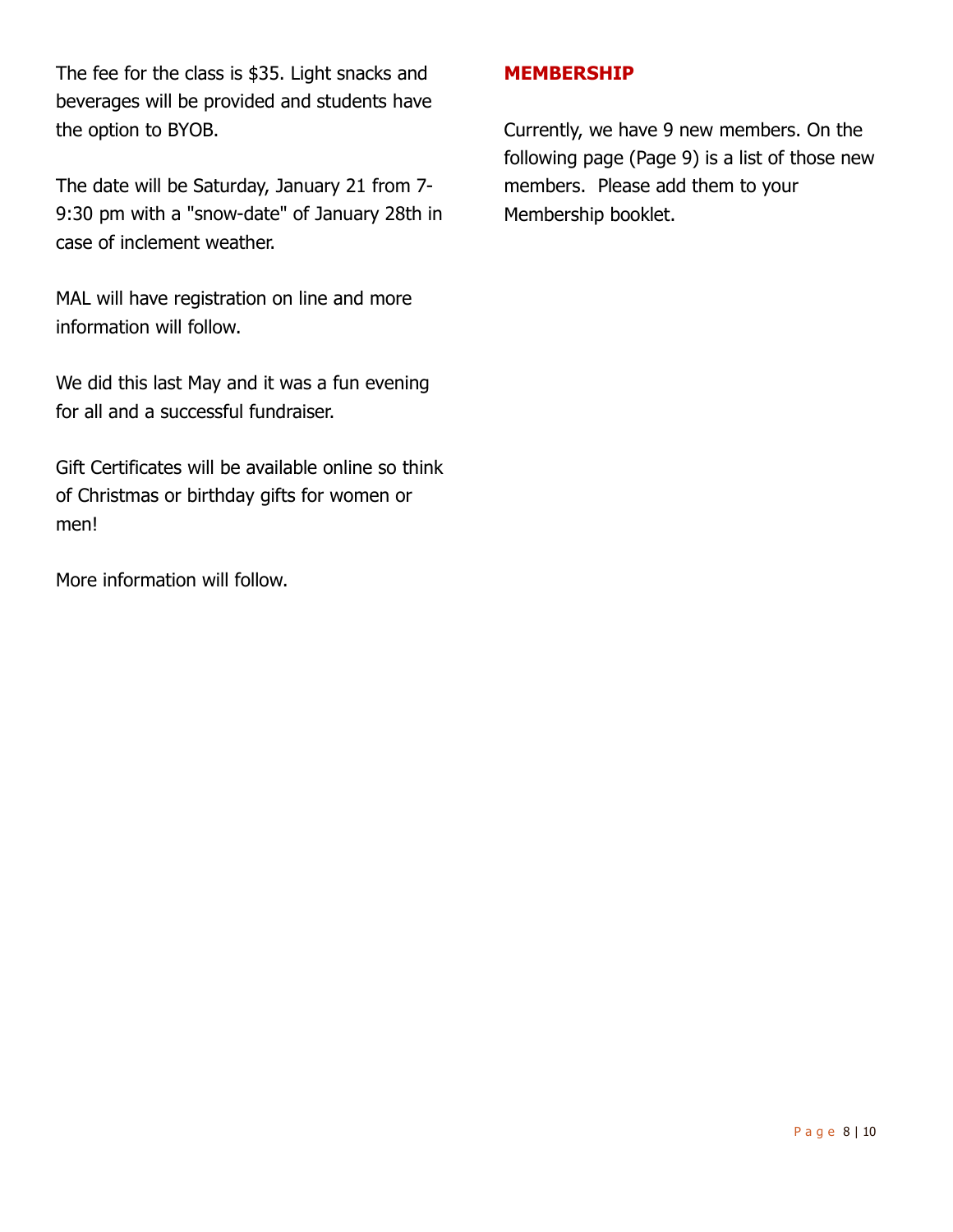| Denner, Sue<br>7 Dorchester Dr<br><b>Bethel Park</b>       | PA        | 412-638-5723<br>412-638-5723<br>15241 | SА                              | suedenner@gmail.com<br>AC, CH, IN, OI, PC, WC       |
|------------------------------------------------------------|-----------|---------------------------------------|---------------------------------|-----------------------------------------------------|
| <b>Friedland, Helene</b><br>1190 Lakemont Dr<br>Pittsburgh | PA        | 15243                                 | 561-315-7326 WC                 | 412-343-4776 helefrdl@aol.com                       |
| Heather, Veronica<br>St. Clairsville                       | OH        | (Roni)<br>43950                       |                                 | rvh318@gmail.com<br>740-827-3471 DA, MM, PC, 3D, WC |
| Jaffe, Martha<br>314 Washington Rd, #1005<br>Pittsburgh    | PA        | (Marti)<br>15216                      | 412-819-6434 WC                 | jaffemarti@ymail.com                                |
| Kosy, Susan<br>1212 Palo Alto St<br>Pittsburgh             | PA.       | 15212                                 | 412-780-4360 WC                 | 412-231-0774 skosy666@aol.com                       |
| <b>Morreale, Charles</b><br>105 Meadowbrook Ci<br>Venetia  | <b>PA</b> | (Chuck)<br>Nancy<br>15367             |                                 | 724-941-5419 chasmorreale@verizon.net<br>DA, EP, PH |
| <b>Morreale, Nancy</b><br>105 Meadowbrook Ci<br>Venetia    | PA        | Chuck<br>15367                        |                                 | 724-941-5419 chasmorreale@verizon.net<br>DA, EP, PH |
| Roseborough, Elizabeth<br>217 Cherokee Rd<br>Pittsburgh    | PA        | 15241                                 | 412-613-4427 WC<br><b>USCLA</b> | 412-854-2426 erosie5@aol.com                        |
| Van Cara, Flo<br>2510 Boyce Plaza Rd, #309<br>Pittsburgh   | PA        | 15241                                 |                                 | flo2510@comcast.net<br>412-352-1665 AC, OI, WC      |
| Wettach, Bette Jane<br>100 Adams Ave, #324<br>Pittsburgh   | PA        | (BJ)<br>Tom<br>15243                  | 412-489-3692<br>PghSA           | bjwettach@gmail.com<br>412-389-5806 OI, PA, WC      |
|                                                            |           |                                       |                                 |                                                     |